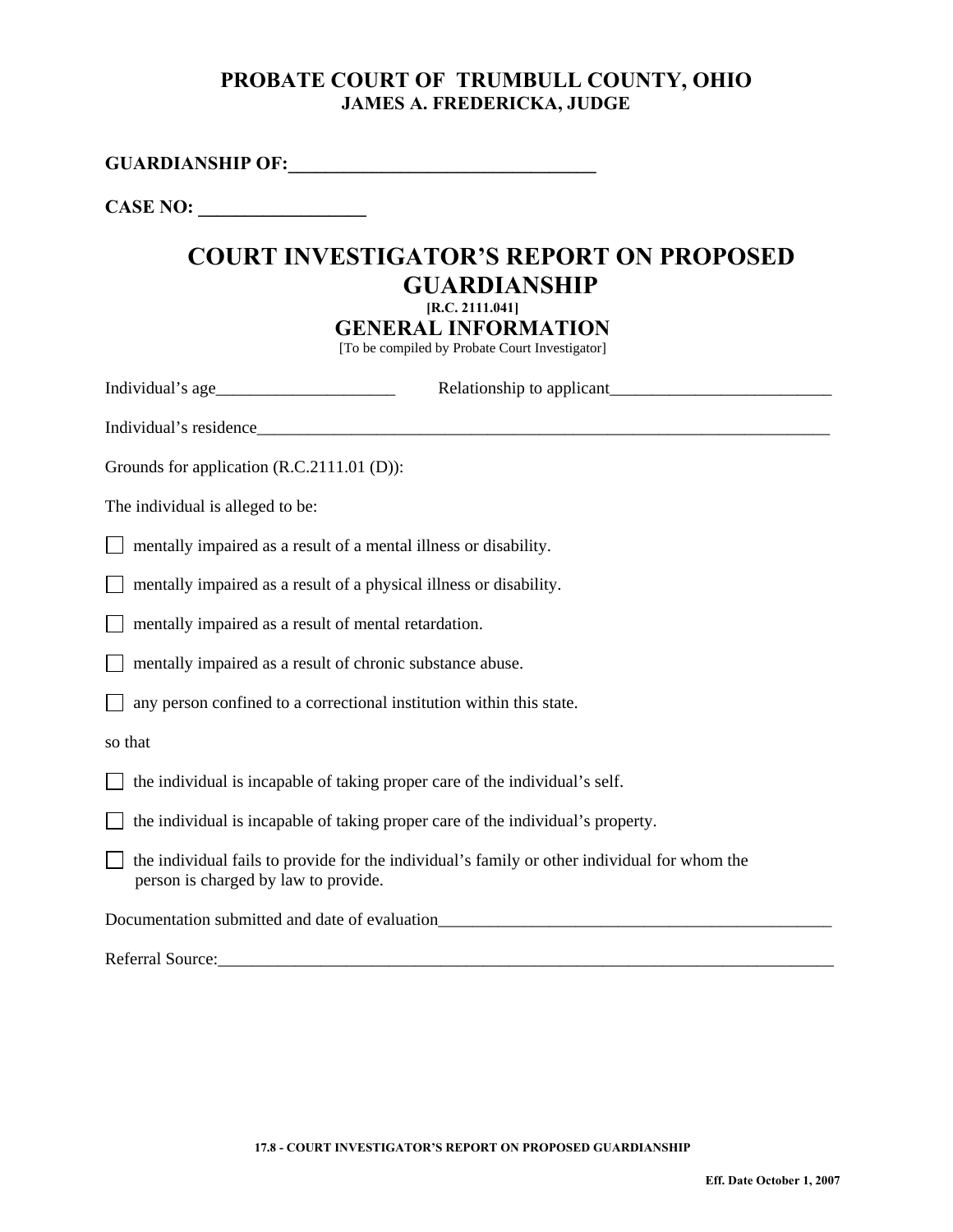## *INVESTIGATOR'S REPORT*

| <i>I.</i> Service of Notice<br>Made at Individual's home<br>Made in Hospital, Nursing Facility, or Community-Based Care Facility:            |  |  |
|----------------------------------------------------------------------------------------------------------------------------------------------|--|--|
|                                                                                                                                              |  |  |
|                                                                                                                                              |  |  |
|                                                                                                                                              |  |  |
|                                                                                                                                              |  |  |
| Date of Service of Notice:                                                                                                                   |  |  |
| Others present during the contact (if yes, list name and relationship)                                                                       |  |  |
| A. Individual's understanding of the concept of guardianship:                                                                                |  |  |
| Good Fair Poor<br>Unable to determine.                                                                                                       |  |  |
| ,我们也不会有什么。""我们的人,我们也不会有什么?""我们的人,我们也不会有什么?""我们的人,我们也不会有什么?""我们的人,我们也不会有什么?""我们的人<br>B. Individual's attitude to the concept of guardianship: |  |  |
| $\Box$ Consenting $\Box$ Opposed<br>Unable to Determine.                                                                                     |  |  |
| C. Specific requests of the individual concerning enumerated rights:                                                                         |  |  |
| II. Mental and Physical Conditions of Individual                                                                                             |  |  |
| A. Individual's reported mental and physical diagnosis: ________________________                                                             |  |  |
|                                                                                                                                              |  |  |
|                                                                                                                                              |  |  |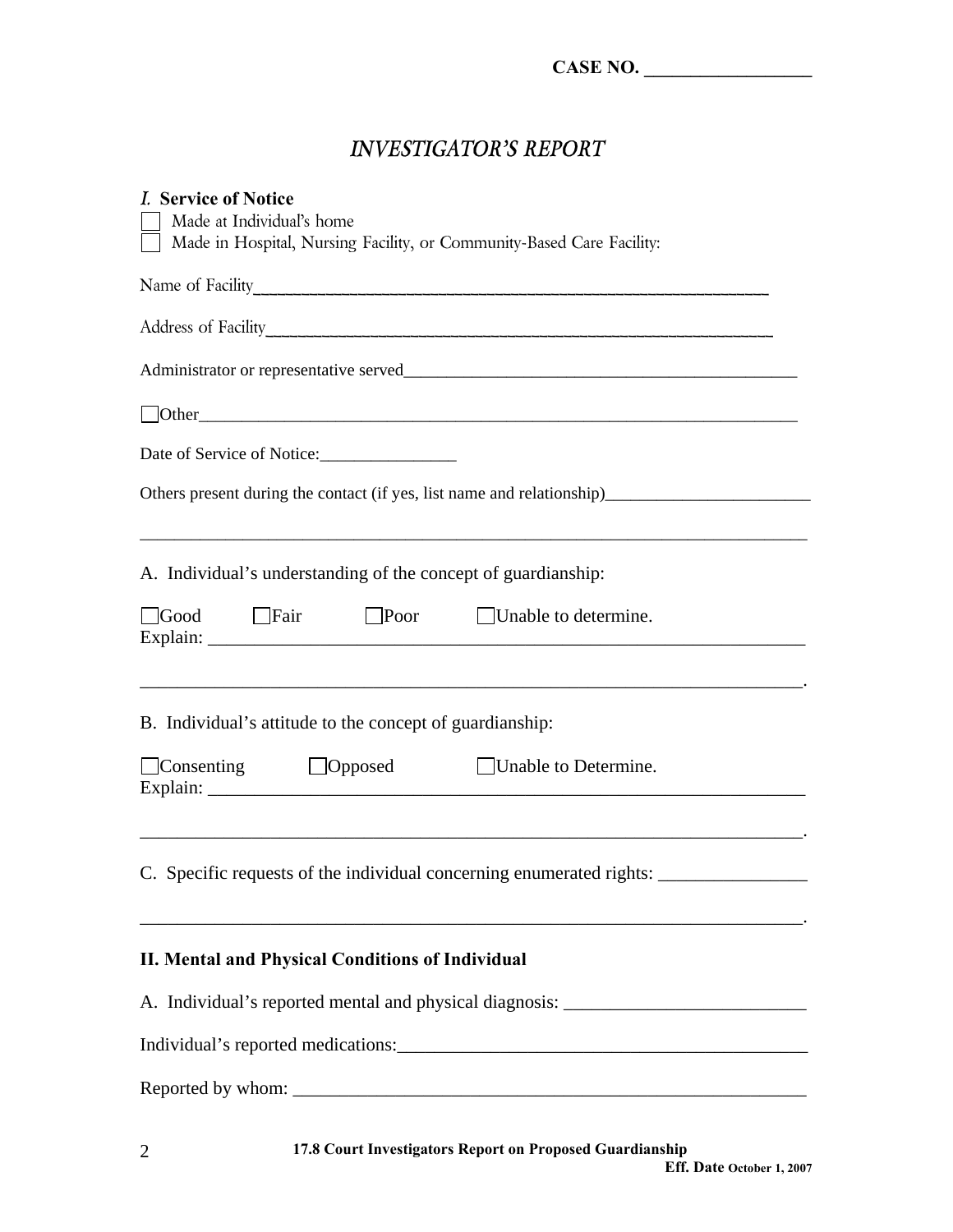B. Mental Status Observations: During interview were impairments noted in the Individual's:

| 1. Orientation (Person, Place and Time) | Yes | N <sub>o</sub> | <b>Unable to Determine</b> |
|-----------------------------------------|-----|----------------|----------------------------|
| 2. Speech                               |     |                |                            |
| 3. Thought Process                      |     |                |                            |
| 4. Affect                               |     |                |                            |
| 5. Memory                               |     |                |                            |
| 6. Concentration & Comprehension        |     |                |                            |
| 7. Judgment                             |     |                |                            |
| Explain further if necessary:           |     |                |                            |

#### C. Describe the Physical Condition of Individual

| 1. Isolation                       |
|------------------------------------|
| 2. Eating Habits 2. Eating Habits  |
| 3. Significant Weight Loss or Gain |
|                                    |
| 5. Motor Behavior                  |
| Explain further if necessary:      |
|                                    |

D. Describe the Environmental or Living Condition of the Individual:

| 1. Housing & Sanitation       |
|-------------------------------|
| 2. Risk of Accidents          |
| 3. Physical Barriers          |
| 4. Resource Availability      |
| Explain further if necessary: |

\_\_\_\_\_\_\_\_\_\_\_\_\_\_\_\_\_\_\_\_\_\_\_\_\_\_\_\_\_\_\_\_\_\_\_\_\_\_\_\_\_\_\_\_\_\_\_\_\_\_\_\_\_\_\_\_\_\_\_\_\_\_\_\_\_\_\_\_\_\_\_.

#### **III. Functional Capacities**

3

| <b>Activities and Instrumental Activities of Daily Living</b> |         |           |                     |
|---------------------------------------------------------------|---------|-----------|---------------------|
|                                                               | Capable | Incapable | Unable to Determine |
| 1. Eating                                                     |         |           |                     |
| 2. Dressing                                                   |         |           |                     |
| 3. Transfer from bed                                          |         |           |                     |
| 4. Toileting                                                  |         |           |                     |
| 5. Bathing                                                    |         |           |                     |
|                                                               |         |           |                     |

**17.8 COURT INVESTIGATOR'S REPORT ON PROPOSED GUARDIANSHIP**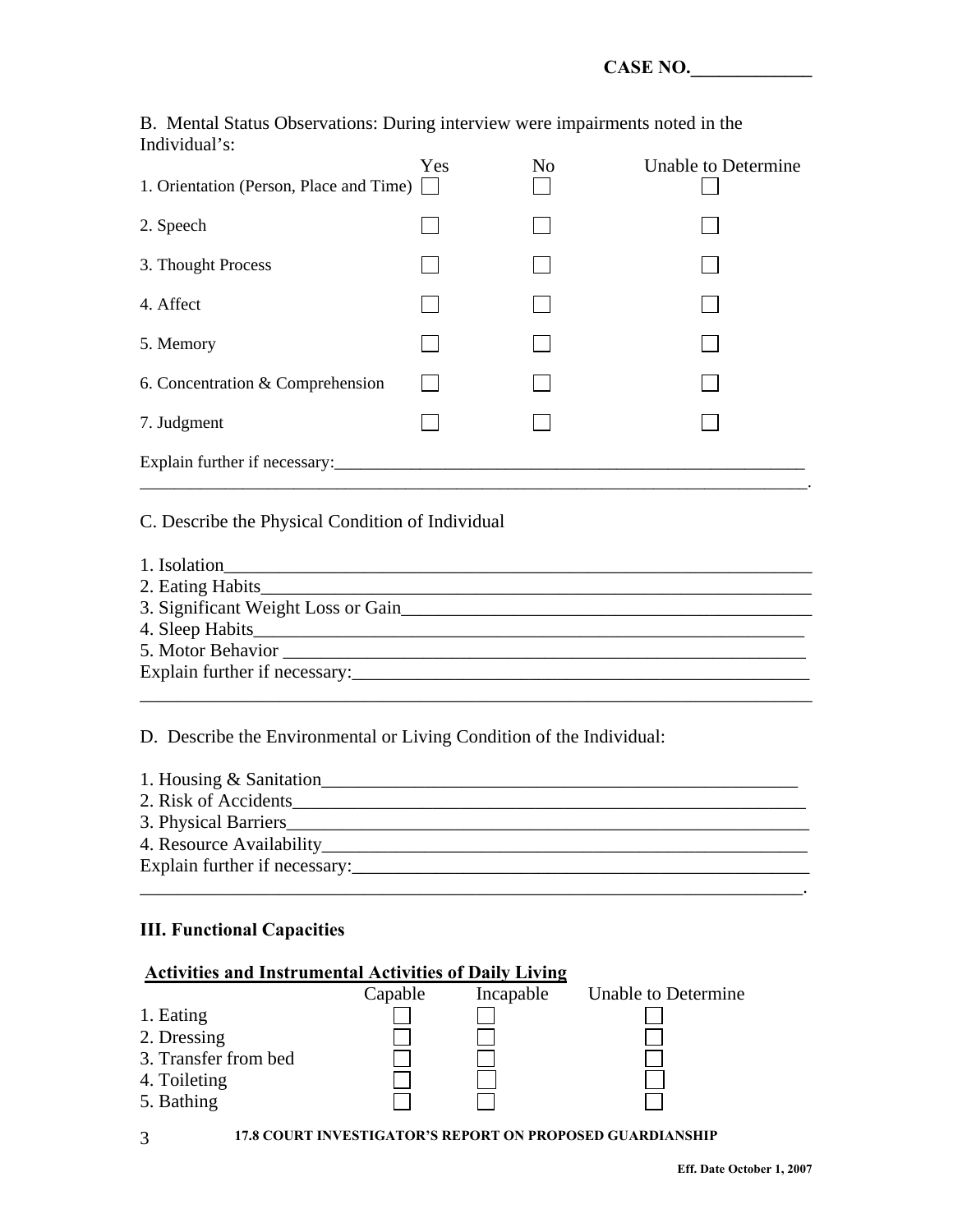|                                                                                                                                                                                            |  | CAQE RU. |  |
|--------------------------------------------------------------------------------------------------------------------------------------------------------------------------------------------|--|----------|--|
| 6. Handling personal finances<br>7. Shopping<br>8. Driving<br>9. Meal preparation<br>10. Doing housework<br>11. Using telephone<br>12. Taking medications<br>Explain further if necessary: |  |          |  |
|                                                                                                                                                                                            |  |          |  |

 $C$   $A$   $C$   $F$   $N$  $A$ 

## **IV. Additional Items Affecting Guardianship Plan Development**

A. Are there any indications or allegations of substance abuse by the individual or significant others that could impact the guardianship issue? Yes  $\Box$  No  $\Box$  Explain and recommend actions needed:

\_\_\_\_\_\_\_\_\_\_\_\_\_\_\_\_\_\_\_\_\_\_\_\_\_\_\_\_\_\_\_\_\_\_\_\_\_\_\_\_\_\_\_\_\_\_\_\_\_\_\_\_\_\_\_\_\_\_\_\_\_\_\_\_\_\_\_\_\_\_\_\_\_\_\_\_\_\_\_

\_\_\_\_\_\_\_\_\_\_\_\_\_\_\_\_\_\_\_\_\_\_\_\_\_\_\_\_\_\_\_\_\_\_\_\_\_\_\_\_\_\_\_\_\_\_\_\_\_\_\_\_\_\_\_\_\_\_\_\_\_\_\_\_\_\_\_\_\_\_\_\_\_\_\_\_\_\_\_

\_\_\_\_\_\_\_\_\_\_\_\_\_\_\_\_\_\_\_\_\_\_\_\_\_\_\_\_\_\_\_\_\_\_\_\_\_\_\_\_\_\_\_\_\_\_\_\_\_\_\_\_\_\_\_\_\_\_\_\_\_\_\_\_\_\_\_\_\_\_\_\_\_\_\_\_\_\_.

\_\_\_\_\_\_\_\_\_\_\_\_\_\_\_\_\_\_\_\_\_\_\_\_\_\_\_\_\_\_\_\_\_\_\_\_\_\_\_\_\_\_\_\_\_\_\_\_\_\_\_\_\_\_\_\_\_\_\_\_\_\_\_\_\_\_\_\_\_\_\_.

B. Are there any special characteristics of the individual (including aggressive, violent, or sexual behaviors, or other vulnerabilities) that pose a risk to self or others, which should be considered as guardianship decisions on living arrangements and supervision are made?  $Yes \Box No \Box$ 

\_\_\_\_\_\_\_\_\_\_\_\_\_\_\_\_\_\_\_\_\_\_\_\_\_\_\_\_\_\_\_\_\_\_\_\_\_\_\_\_\_\_\_\_\_\_\_\_\_\_\_\_\_\_\_\_\_\_\_\_\_\_\_\_\_\_\_\_\_\_\_\_\_\_\_\_\_\_\_

\_\_\_\_\_\_\_\_\_\_\_\_\_\_\_\_\_\_\_\_\_\_\_\_\_\_\_\_\_\_\_\_\_\_\_\_\_\_\_\_\_\_\_\_\_\_\_\_\_\_\_\_\_\_\_\_\_\_\_\_\_\_\_\_\_\_\_\_\_\_\_\_\_\_\_\_\_\_.

Explain the characteristics and make recommendations: \_\_\_\_\_\_\_\_\_\_\_\_\_\_\_\_\_\_\_\_\_\_\_\_\_\_\_\_\_\_\_\_\_

C. Are there any allegations or indications of abuse, neglect, or exploitation of the individual?

\_\_\_\_\_\_\_\_\_\_\_\_\_\_\_\_\_\_\_\_\_\_\_\_\_\_\_\_\_\_\_\_\_\_\_\_\_\_\_\_\_\_\_\_\_\_\_\_\_\_\_\_\_\_\_\_\_\_\_\_\_\_\_\_\_\_\_\_\_\_\_\_\_\_\_\_\_\_\_

\_\_\_\_\_\_\_\_\_\_\_\_\_\_\_\_\_\_\_\_\_\_\_\_\_\_\_\_\_\_\_\_\_\_\_\_\_\_\_\_\_\_\_\_\_\_\_\_\_\_\_\_\_\_\_\_\_\_\_\_\_\_\_\_\_\_\_\_\_\_\_\_\_\_\_\_\_\_.

\_\_\_\_\_\_\_\_\_\_\_\_\_\_\_\_\_\_\_\_\_\_\_\_\_\_\_\_\_\_\_\_\_\_\_\_\_\_\_\_\_\_\_\_\_\_\_\_\_\_\_\_\_\_\_\_\_\_\_\_\_\_\_\_\_\_\_\_\_\_\_\_\_\_\_\_\_\_

 $Yes \Box No \Box$ 

4

Explain and recommend needed actions:\_\_\_\_\_\_\_\_\_\_\_\_\_\_\_\_\_\_\_\_\_\_\_\_\_\_\_\_\_\_\_\_\_\_\_\_\_\_\_\_\_\_\_\_

D. Is there a need for additional medical, psychiatric or psychological testing? Yes  $\square$  No  $\square$ If yes, give specific recommendations:

\_\_\_\_\_\_\_\_\_\_\_\_\_\_\_\_\_\_\_\_\_\_\_\_\_\_\_\_\_\_\_\_\_\_\_\_\_\_\_\_\_\_\_\_\_\_\_\_\_\_\_\_\_\_\_\_\_\_\_\_\_\_\_\_\_\_\_\_\_\_\_\_\_\_\_\_\_\_.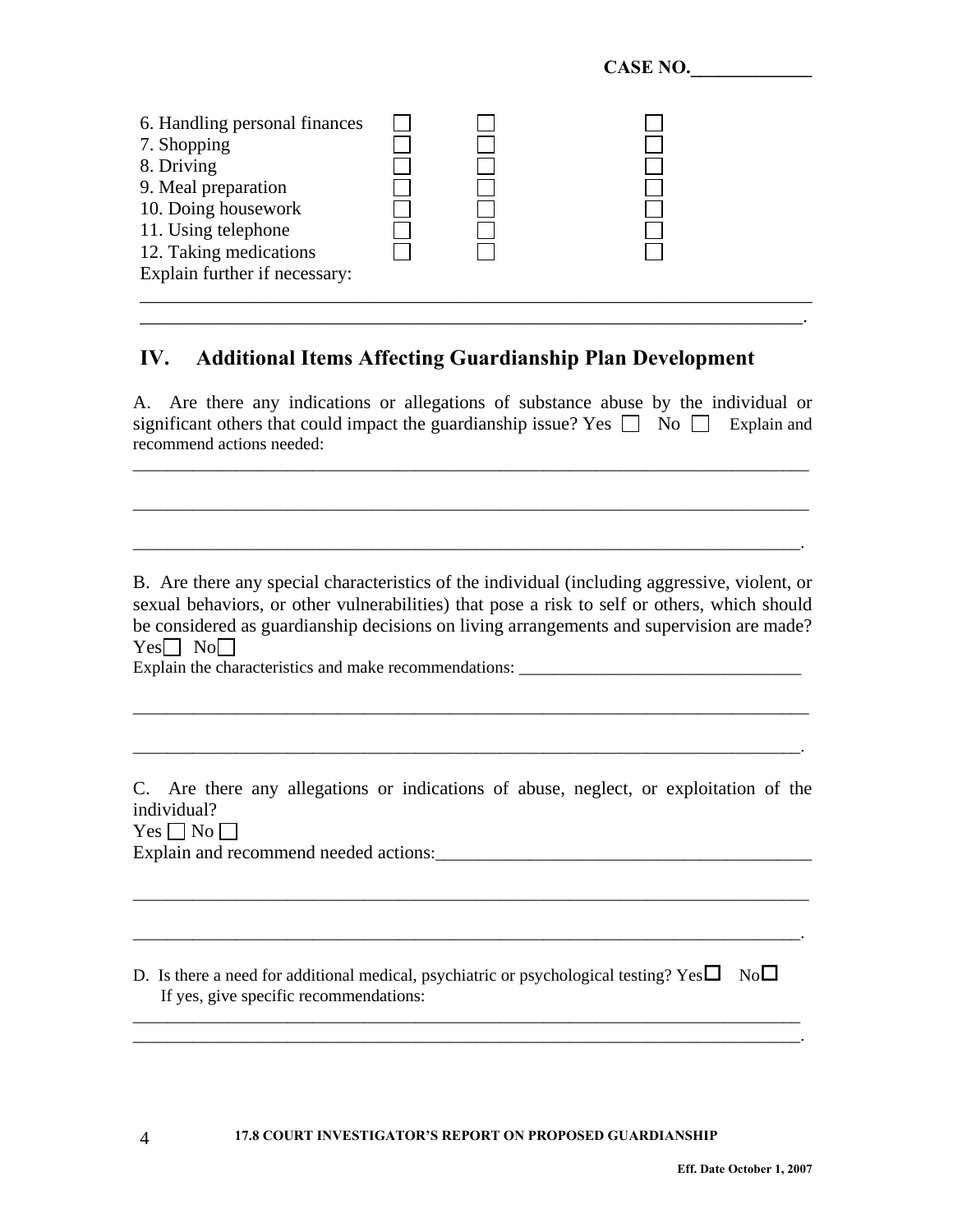| CASE NO.                                                                                                                                                                                                                                           |
|----------------------------------------------------------------------------------------------------------------------------------------------------------------------------------------------------------------------------------------------------|
| E. Are there inconsistencies between the Expert Evaluation and the Court Investigator's<br>findings that need further review by the Court? Yes $\Box$ No $\Box$ If yes, identify the<br>inconsistencies and make a recommendation(s) to the Court: |
| F. Are there unresolved issues/conflicts/ differences among the parties? Yes $\Box$ No<br>If yes, would mediation be of assistance? $Yes \Box No \Box$<br>Explain: explain:                                                                        |
| G. Is there a power of attorney for financial affairs? $Yes \Box No \Box Unknown \Box If$<br>yes, where is it located?                                                                                                                             |
|                                                                                                                                                                                                                                                    |
| H. Is there a last will and testament? Yes No Unknown<br>If yes, where is it located?                                                                                                                                                              |
| I. Is there a durable power of attorney for health care/living will?<br>$Yes \Box No \Box Unknown \Box$<br>If yes, where is it located?                                                                                                            |
|                                                                                                                                                                                                                                                    |
| J. Is there an advance directive for mental health care? $Yes \Box No \Box Unknown \Box If$                                                                                                                                                        |
|                                                                                                                                                                                                                                                    |
| K. Is the individual a veteran? Yes<br>$\overline{N_{0}}$                                                                                                                                                                                          |

5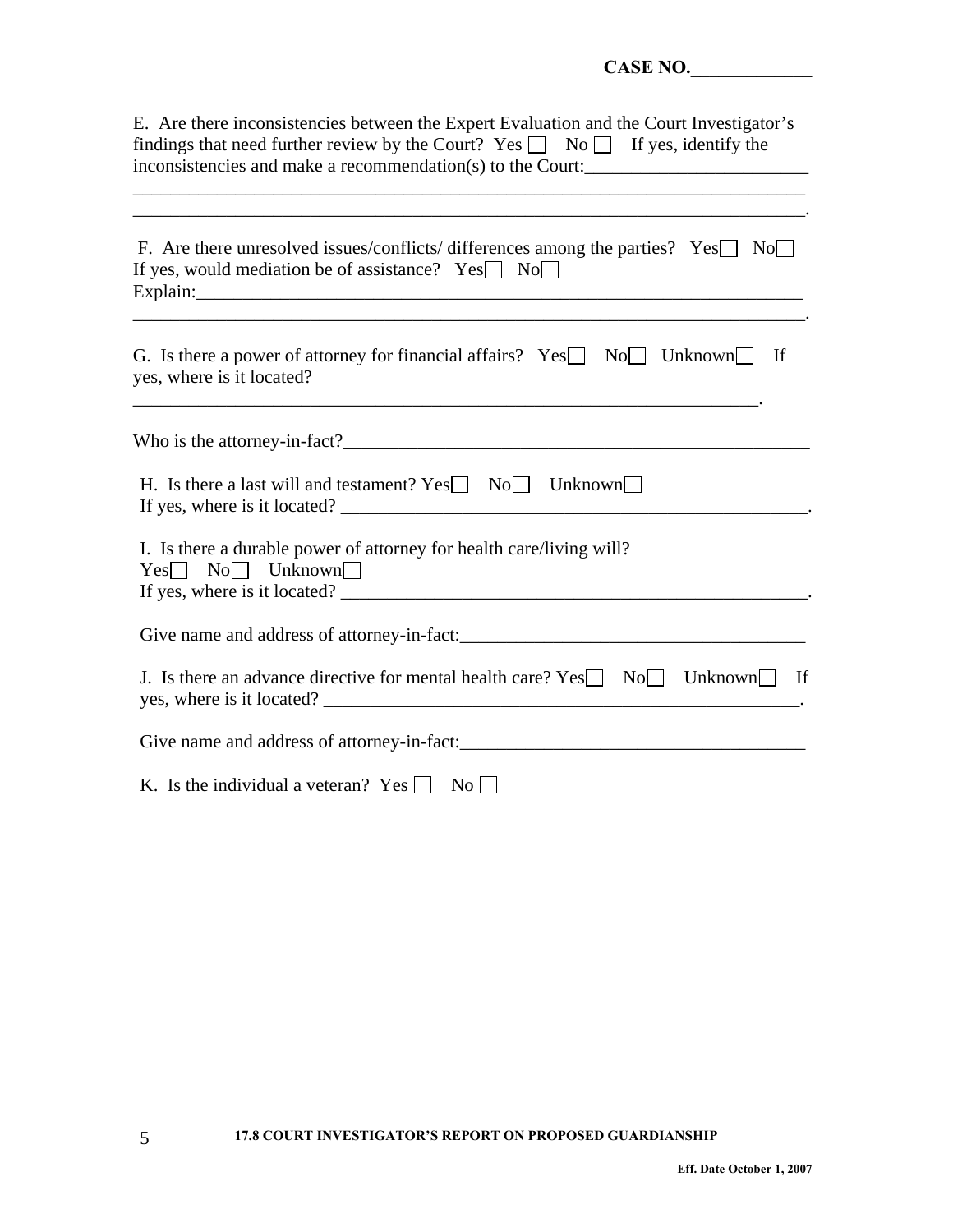# V. RECOM MENDATIONS: Given the above information and **Expert Evaluation(s):**

## **A IS A CHARDIANSHIP NECESSARV?**

| э д долкрилиянн ирсеяякт.<br>$\vert$ Yes                                       |
|--------------------------------------------------------------------------------|
| Person Only                                                                    |
| <b>Estate Only</b>                                                             |
| Person and Estate                                                              |
|                                                                                |
|                                                                                |
|                                                                                |
|                                                                                |
| No Explain and recommend a less restrictive alternative:                       |
|                                                                                |
|                                                                                |
| Are any of the mental, physical, or environmental conditions reversible?       |
| $Yes \tNo \tUn$ known                                                          |
| If yes, explain and recommend a date for the Court to review the guardianship. |
|                                                                                |
|                                                                                |
| <b>B. NECESSITY FOR THE APPOINTMENT OF:</b>                                    |
|                                                                                |
| Attorney $\Box$ Independent Expert Evaluator $\Box$                            |
|                                                                                |
|                                                                                |
|                                                                                |
|                                                                                |
| Remarks:                                                                       |
|                                                                                |
|                                                                                |
|                                                                                |
|                                                                                |
|                                                                                |
|                                                                                |
|                                                                                |